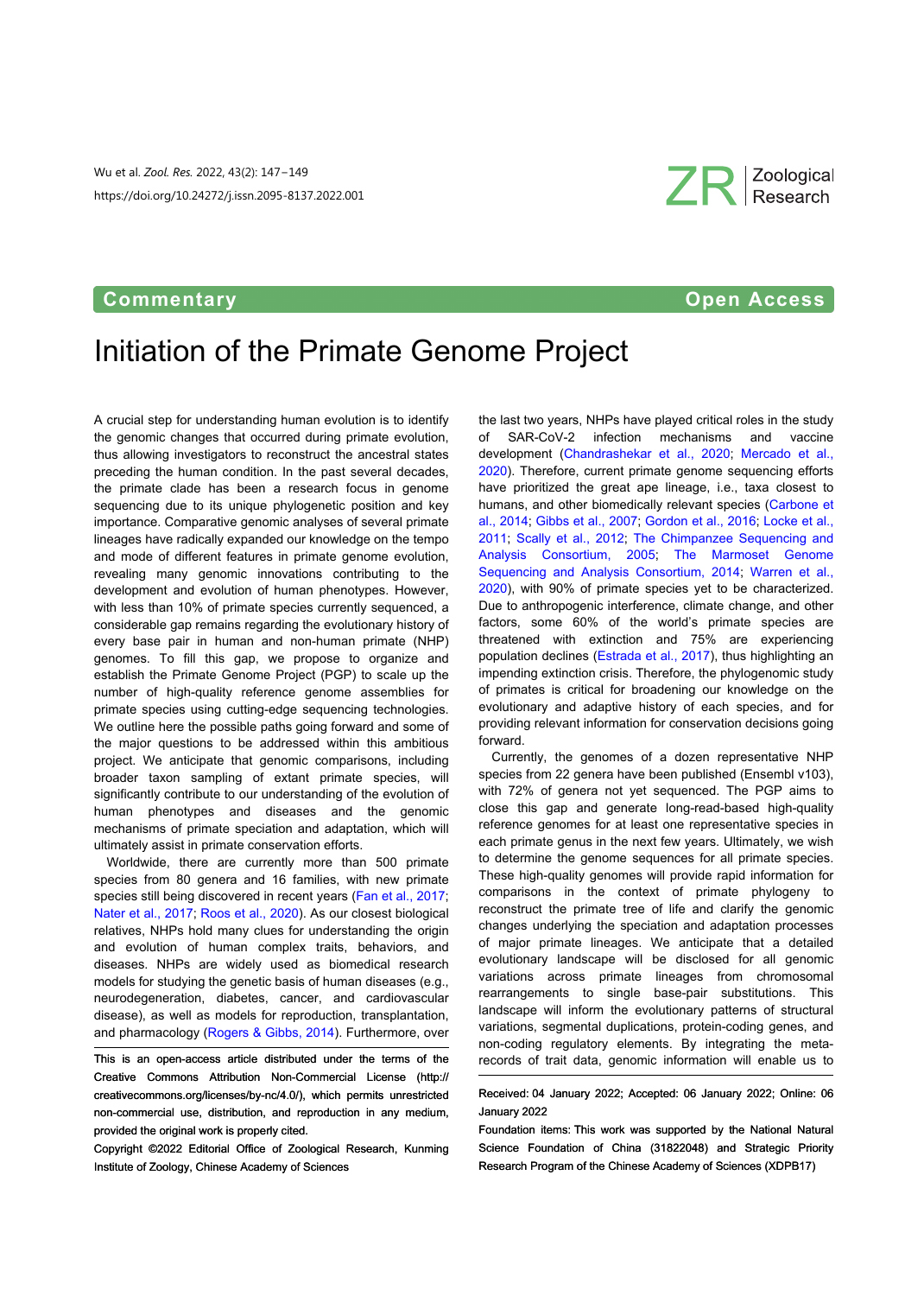investigate phylogeny, incomplete lineage sorting, and chromosomal evolution, and to map genetic changes associated with human-specific phenotypes (such as brain and cognitive ability), and phenotypic diversity among primate lineages that may contribute to their adaptive evolution.

Due to the difficulties in collecting samples of all primate species, it may not be feasible to sequence all individual primate species within a short time. Nevertheless, depending on sample availability, we will select certain genera as primary sequencing targets and generate reference genomes and population sequences for all recorded species in those genera. This will allow us to investigate the genetic basis of speciation and characterize the history and genomic outcomes of hybridization, as observed in major primate lineages [\(Ayoola et al., 2021](#page-1-2); [de Manuel et al., 201](#page-2-13)6; [Svardal et al.](#page-2-14), [2017](#page-2-14)). Conservation genomic analyses of population data will be highly informative regarding genomic diversity and recent demographic history, which are crucial par[ameters fo](#page-2-15)r [evalu](#page-2-15)atingthe conservation status of species (Orkin et al., [2021](#page-2-15)).

We expect that the PGP will generate a rich resource for primate lineage genomics over the next few years. Given the advances in sequencing technologies, it is important to initiate interdisciplinary cooperation and joint data analysis by integrating expertise in primatology, conservation, biomedicine, genomics, and evolutionary biology. Therefore, we welcome researchers to join the consortium and contribute to this necessary and timely research.

#### **COMPETING INTERESTS**

The authors declare that they have no competing interests.

#### **AUTHORS' CONTRIBUTIONS**

D.D.W. and G.Z. conceived the review and prepared the draft. All authors contributed to the discussions. All authors read and approved the final version of the manuscript.

Dong-Dong Wu<sup>1,2,3,4,\*</sup>, Xiao-Guang Qi<sup>5</sup>, Li Yu<sup>6</sup>, Ming Li<sup>4,7</sup>, Zhi-Jin Liu<sup>7</sup>, Anne D. Yoder<sup>8</sup>, Christian Roos<sup>9</sup>, Takashi Hayakawa<sup>10,11</sup>, Jeffrey Rogers<sup>12</sup>, Tomas Marques-

Bonet<sup>13,14,15,16</sup>, Bing Su<sup>1,4</sup>, Yong-Gang Yao<sup>2,17,18</sup>, Ya-Ping Zhang<sup>1,4,18</sup>, Guojie Zhang<sup>1,4,19,20,\*</sup>

<sup>1</sup> *State Key Laboratory of Genetic Resources and Evolution*, *Kunming Institute of Zoology*, *Chinese Academy of Sciences*, *Kunming*, *Yunnan* 650223, *China*

<sup>2</sup> *National Resource Center for Non-Human Primates*, *Kunming Primate Research Center*, *and National Research Facility for Phenotypic* & *Genetic Analysis of Model Animals (Primate Facility)*, *Kunming Institute of Zoology*, *Chinese Academy of Sciences*, *Kunming*, *Yunnan* 650107, *China*

<sup>3</sup> *Kunming Natural History Museum of Zoology*, *Kunming Institute of Zoology*, *Chinese Academy of Sciences*, *Kunming*, *Yunnan* 650223, *China*

<sup>4</sup> *Center for Excellence in Animal Evolution and Genetics*, *Chinese Academy of Sciences*, *Kunming*, *Yunnan* 650223, *China* <sup>5</sup> *Shaanxi Key Laboratory for Animal Conservation*, *College of Life Sciences*, *Northwest University*, *Xi'an*, *Shaanxi* 710069, *China* <sup>6</sup> *State Key Laboratory for Conservation and Utilization of Bio-Resource in Yunnan*, *Yunnan University*, *Kunming*, *Yunnan* 650091, *China*

<sup>7</sup> *CAS Key Laboratory of Animal Ecology and Conservation Biology*, *Institute of Zoology*, *Chinese Academy of Sciences*, *Beijing* 100101, *China*

<sup>8</sup> *Department of Biology*, *Duke University*, *Durham*, *NC* 27708, *USA*

<sup>9</sup> *Gene Bank of Primates and Primate Genetics Laboratory*, *German Primate Center*, *Leibniz Institute for Primate Research*, *Göttingen* 37077, *Germany*

<sup>10</sup> *Faculty of Environmental Earth Science*, *Hokkaido University*, *Sapporo*, *Hokkaido* 060*-*0810, *Japan*

<sup>11</sup> *Japan Monkey Centre*, *Inuyama*, *Aichi* 484*-*0081, *Japan* <sup>12</sup> *Human Genome Sequencing Center*, *Department of Molecular and Human Genetics*, *Baylor College of Medicine*, *Houston*, *TX* 77030, *USA*

<sup>13</sup> *Institute of Evolutionary Biology (UPF-CSIC)*, *PRBB*, *Dr. Aiguader 88*, *Barcelona* 08003, *Spain*

<sup>14</sup> *Catalan Institution of Research and Advanced Studies (ICREA)*, *Passeig de Lluís Companys*, *23*, *Barcelona* 08010, *Spain*

<sup>15</sup> *CNAG-CRG*, *Centre for Genomic Regulation (CRG)*, *Barcelona Institute of Science and Technology (BIST)*, *Baldiri i Reixac 4*, *Barcelona* 08028, *Spain*

<sup>16</sup> *Institut Català de Paleontologia Miquel Crusafont*, *Universitat Autònoma de Barcelona*, *Edifici ICTA-ICP*, *c/ Columnes s/n*, *Cerdanyola del Vallès*, *Barcelona* 08193, *Spain* <sup>17</sup> *Key Laboratory of Animal Models and Human Disease*

*Mechanisms of the Chinese Academy of Sciences* & *Yunnan Province*, *and KIZ-CUHK Joint Laboratory of Bioresources and Molecular Research in Common Diseases*, *Kunming Institute of Zoology*, *Chinese Academy of Sciences*, *Kunming*, *Yunnan* 650201, *China*

<sup>18</sup> *Kunming College of Life Science*, *University of Chinese Academy of Sciences*, *Kunming*, *Yunnan* 650204, *China* <sup>19</sup> *Villum Centre for Biodiversity Genomics*, *Section for Ecology and Evolution*, *Department of Biology*, *University of Copenhagen*, *Copenhagen DK-*2100, *Denmark*

> <sup>20</sup> *China National GeneBank*, *BGI-Shenzhen*, *Shenzhen*, *[Guangdong](mailto:wudongdong@mail.kiz.ac.cn)* 518083, *China*

\*Corresponding authors, E-mail: [wudongdong@mail.kiz.ac.cn](mailto:wudongdong@mail.kiz.ac.cn)[;](mailto:guojie.zhang@bio.ku.dk) [guojie.zhang@bio.ku.dk](mailto:guojie.zhang@bio.ku.dk)

### <span id="page-1-2"></span>**REFERENCES**

Ayoola AO, Zhang BL, Meisel RP, Nneji LM, Shao Y, Morenikeji OB, et al. 2021. Population genomics reveals incipient speciation, introgre[ssion, and](https://doi.org/10.1093/molbev/msaa248) [adaptation in the Afri](https://doi.org/10.1093/molbev/msaa248)can Mona Monkey (*Cercopithecus mona*). *[Molecular](https://doi.org/10.1093/molbev/msaa248) [Biology and Evolution](https://doi.org/10.1093/molbev/msaa248)*, **38**(3): 876−890.

<span id="page-1-1"></span>Carbone L, Harris RA, Gnerre S, Veeramah KR, Lorente-Galdos B, Huddleston J, [et al. 2](https://doi.org/10.1038/nature13679)014. Gibbon genome and the fast karyotype evolution of small apes. *[Nature](https://doi.org/10.1038/nature13679)*, **513**(7517): 195−201.

<span id="page-1-0"></span>Chandrashekar A, Liu JY, Martinot AJ, McMahan K, Mercado NB, Peter L,